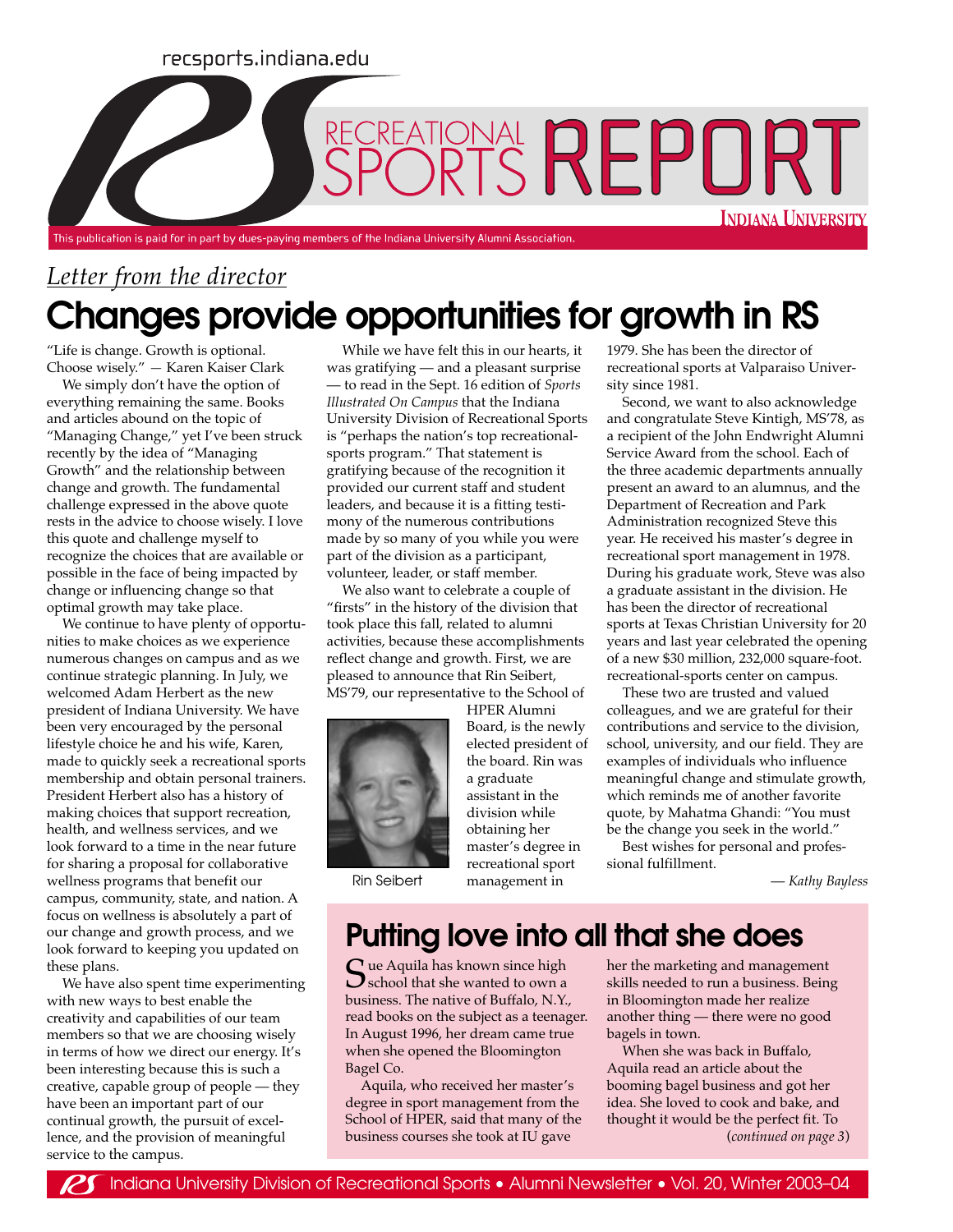#### 2

## **Stay active and healthy — without leaving home!**

So you want to be healthy and active, right? But it's the holidays or you're on vacation or you just travel so much that you can't get to the gym or rec center. Think outside the gym! Ask your personal trainer or other certified fitness professional for training tips and options that you can take home or on the road. Your fitness professional can provide advice specific to you; in the meantime, here are some basics to keep in mind.

#### **Body weight: Use your own built-in workout center**

Using your body weight against gravity can give you a full-body workout without investing in extra equipment. A proper squat will engage the major muscle groups of the lower body; a modified or full-body push-up will engage the upper body muscles as well as train the core (abdominal and back) muscles as stabilizers; and sit-ups and back extensions will dynamically challenge the abdominal and lower back muscles. No extra equipment is needed — you can do these exercises practically anytime and anywhere!

### **IT enhancements smooth operations**

Information technology at the Division of Recreational Sports took a 120-degree turn this past year. The division is no longer supported by a simple two-server operation, but is now supported by a multiserver environment with a high focus on service availability, including disaster recovery planning and operations.

The effort this past year was initiated with migrating the old servers to Windows 2000 and ADS. Services are now segmented so that maintenance can be performed with limited impact. The server room, located in the Student Recreational Sports Center, now has dedicated network circuits and power circuits, which are backed up by a generator. In fact, this past year the SRSC has taken a couple of power outages, yet the rest of RS was able to function normally.

We are in the final stages of implementing a facilities scheduling software package to better assist the Facility Use Committee. Finally, we are at the beginning stages of identifying a comprehensive recreational sports management software package (or group of packages) to replace our existing software.

— *Charles McClary*

#### **Bring on the "toys"**

Body-weight exercises can be very intense at first. Consider investing in a stability ball, resistance tubing, or handheld weights that will allow you to isolate specific muscle groups with less resistance than body weight. These pieces usually do not take up much space and are great at-home options. A resistance tube with a door attachment is the perfect travel companion as it fits nicely in your travel bag and sets up easily in the hotel room.

#### **Find ways to get active**

Squeeze in aerobic activity in any way possible — the goal is just to move! Take the kids or grandkids for a walk, garden, wash the car or clean the house with vigor, take the stairs or walk up the escalator at the airport. Your body is built for activity — use it!

Please also keep in mind the following, as recommended by the American College of Sports Medicine and the American Council on Exercise:

**• See a doctor.** Your doctor may recommend a beginning exercise plan based on your age and health status.



Exercise "toys," like a stability ball or handheld weights, are great options for home or travel workouts.

**• Start slowly.** Begin with a comfortable level of activity — even if it's just five minutes per session — and gradually build up your endurance.

**• Pick activities you like.** Enjoying exercise boosts the odds that you'll stick with it.

**• Use correct form.** An experienced, credentialed fitness professional can demonstrate proper techniques for cardiovascular and weight-training options and suggest a safe workout plan. — *Teri Bladen*

### **2003 Run for the End Zone raises \$10,000**

The Planning Committee, Division of Recreational Sports staff, and all of our volunteers worked very hard to make this year's Jill Behrman Run for the End Zone a successful event. We were able to raise more than \$10,000 for the Jill Behrman Emerging Leader Scholarship, which is a \$1,000 scholarship awarded to two undergraduate students, and Jill's House, which will provide a temporary, homelike residence for patients undergoing cancer treatment at the IU Proton Therapy facility.

The 5K run/walk and one-mile walk was named "one of three races not to miss in Bloomington" by *Runner's World* in December 2001. Participants can choose to enter in competitive or noncompetitive races and may enter individually or with a team. The event also includes a wellness fair, which offers health and wellness information and demonstrations.

This year was especially exciting because we secured our first-ever "presenting" sponsor. Indiana Secondary Market for Education Loans Inc. came on board as a presenting sponsor for the next three years. With this added sponsorship, we were able to increase our level of advertising and overall exposure to both the IU and Bloomington communities.

Our wellness fair was a great success as well, with more than 30 vendors in attendance, ranging from massage therapists to WonderLab for kids. Many individuals attended the wellness fair without participating in the run/walk. It is our goal to have the wellness fair as a stand-alone event, and we are well on our way with the hard work that William Thornton has put into this fair.

A new twist this year was the auction that was held after the event. The Bloomington Board of Realtors held an auction benefiting Jill's House immediately following the race. They were able to raise more than \$18,000. A brand-new Harley Davidson motorcycle was auctioned off!

Next year's run/walk will be held on Saturday, Oct. 9. We look forward to another successful event as we continue to raise funds for two very important causes.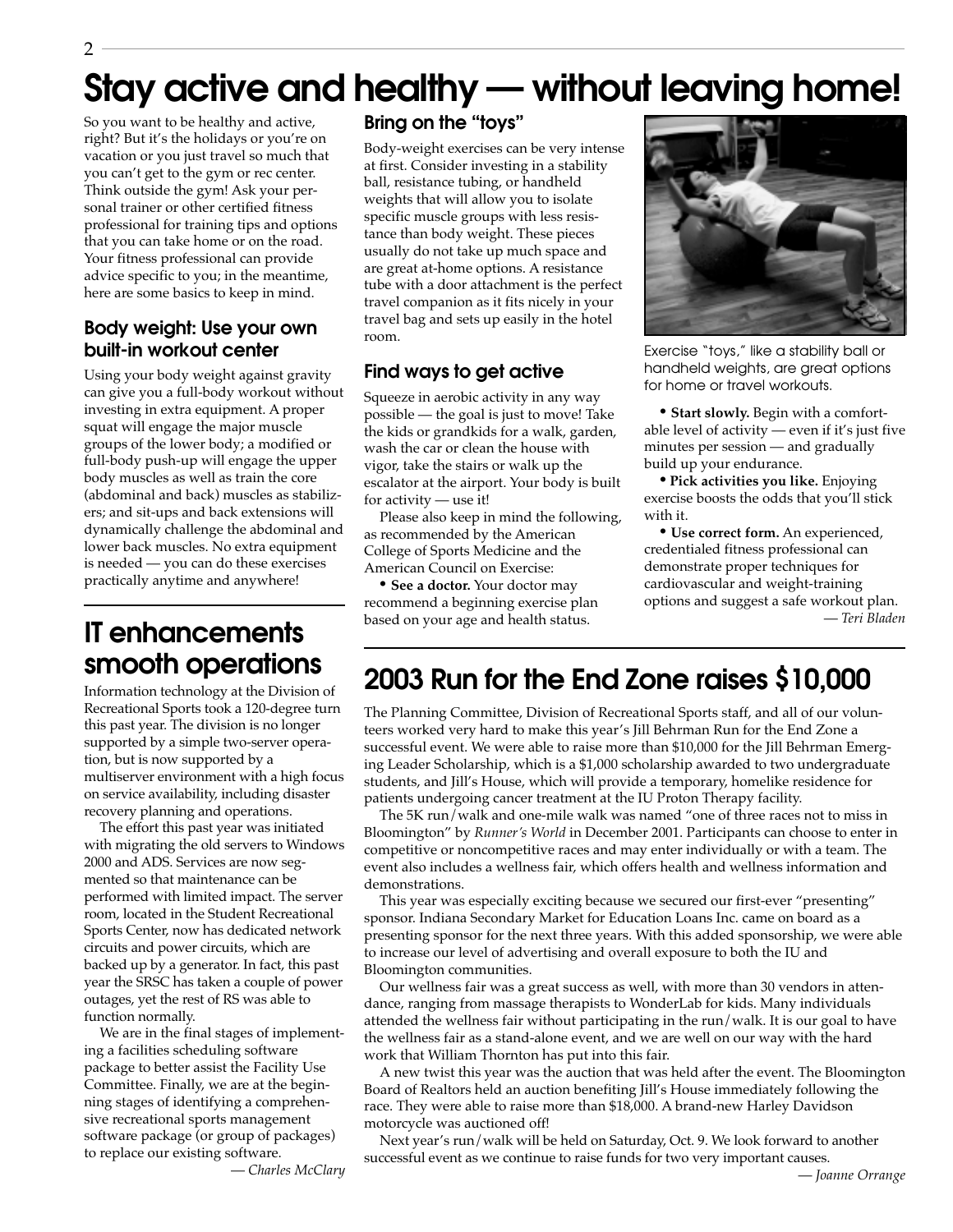## **Alumni attribute success to RS experience**

Many IU Division of Recreational Sports alumni go on to lead very successful lives after leaving the division. Looking back, they can see how their work with RS helped develop many of their professional and personal skills. Three of them share their stories:

#### **Seong Bong Ha**

*BS'00, accounting*

- Current Home: Glenview, Ill.
- Occupation: Teacher, AP College

• RS connection: Women's Soccer Club coach; informal sports supervisor; intramural official; and president, Intramural Officials Association, 1999–2000

• Reasons for being in RS: "Teamwork, working or participating with peers, and the friendships made. From the staff to the students, you couldn't have a better experience of getting great exercise and getting paid at the same time."

• Where the foundations lie: "The most important principle I learned during my

#### **Love**

#### (*continued from page 1*)

convince herself that it was a good idea, Aquila wrote a business plan, and Bloomington Bagel Co. was born. The store has exceeded her expectations, and will expand to two new locations in the near future.

Aquila has learned a lot by being a business owner. Most important, she said that it's all about the love. "We don't sell bagels, we give love," she explained, saying that you cannot succeed if you see people as dollar signs. "You need to see people who are having a bad day and be able to give them a cookie and milk."

She has also learned that everything is interconnected. Working in Bloomington, she's found that it is a small community that everyone cares for. Aquila cares deeply for the community as well and tries to give back however she can.

The Bloomington Bagel Co. gives away thousands of bagels each year, as well as contributing to Habitat for Humanity and the IU Division of Recreational Sports. Aquila said the support is not for the benefits the company derives, but because of a responsibility to the community. She said, "I want to leave the community a better place." She believes that Bloomington is supportive of the business, so she needs to be supportive of RS officiating career was preventative officiating. To not have a power trip, to control the game while letting participants play without constant stops or disruptions. Most participants just want to have fun. Ejecting a participant was not always necessary. A simple talking to or calming down frustrations with a kind word went a longer way."

• Where she is today: High school boys' varsity assistant soccer coach and girls' junior varsity coach in Glenview, Ill.; U.S. Soccer Federation Grade 6 statelevel referee; U.S. National "D" License Diploma soccer coach; National Soccer Coaches Association of America Regional Diploma soccer coach; and Illinois High School Association basketball and soccer official

#### **Kim Bailey**

*BA'02, telecommunications*

• Current Home: Newport Beach, Calif.

• Occupation: Meetings administrator/

Bloomington.

Aquila chose to become involved with RS for a more personal reason than just general community support. As a marathon runner, she has the same commitment to fitness and wellness that the division does. She said that RS has done a wonderful job of

offering programs and opportunities to students, and she is proud to support the division.

Aquila also feels that her company and RS make a terrific partnership, since both have the same target market: people who are committed to healthy lifestyles and good diets. She said it makes sense that people who exercise eat bagels, and people who eat bagels exercise.

One other reason for supporting RS is her 9-year-old daughter. Aquila was a college athlete and now runs marathons and lifts weights, and she said that fitness has had a tremendous influence on her life. She wants her daughter to see the fitness opportunities that will be available to her in college and beyond.

By supporting RS and other community organizations, Aquila and the Bloomington Bagel Co. have become a respected part of the Bloomington community. She embodies the community spirit and works hard every day, proving that it really is "all about the love."

event planner

• RS connection: President, Gymnastics Club, 2000–01; SOS club sports director, 2001–02; intramural softball captain, 1998–2002

• Reasons for being in RS: "There were many great people that were a part of this club. Club sports is not only about being involved in a sport you love. It is about friendship, leadership, time management, helping others, and having fun."

• Where the foundations lie: "My involvement in RS led me to realize what I truly love — event planning. This profession is not something you can learn in a classroom. There are so many skills I learned from my experiences with RS: time management, multitasking, communication, organization, teamwork, and business."

• A little advice: "It is not just about the sport itself. Get to know others, participate 100 percent (community services, fund-raisers, etc.), and never stop learning. I learned so much about myself, how to manage other people, how to be professional, and most important, time management. Strive to be the best!"

#### **Kelly Powell**

*BS'84, recreation; MS'86, recreational sports administration*

• Current Home: Memphis, Tenn.

• Occupation: U.S. Navy, head of Mission Essential Branch of the Morale, Welfare, and Recreation Division

• RS connection: Graduate assistant, 1984–85; intramural assistant director, 1985–87

• Reasons for being in RS: "My desire to continue to assist people in achieving positive experiences and making lifestyle changes through fitness and sports. And meeting and working with Dr. Craig Ross. Doc was my mentor and taught me innumerable lessons not found or taught in the academic setting, dealing with all phases of administration and management of recreational sports programs."

• Where the foundations lie: "It was in the RS setting where I redefined and established the philosophical foundation that would be my compass for all professional undertakings. The most lasting principle that was infused in me was 'always do your very best on each and every task you are given or assigned.' There is no room for anything less than your best effort."

— *Erin Sparks*



3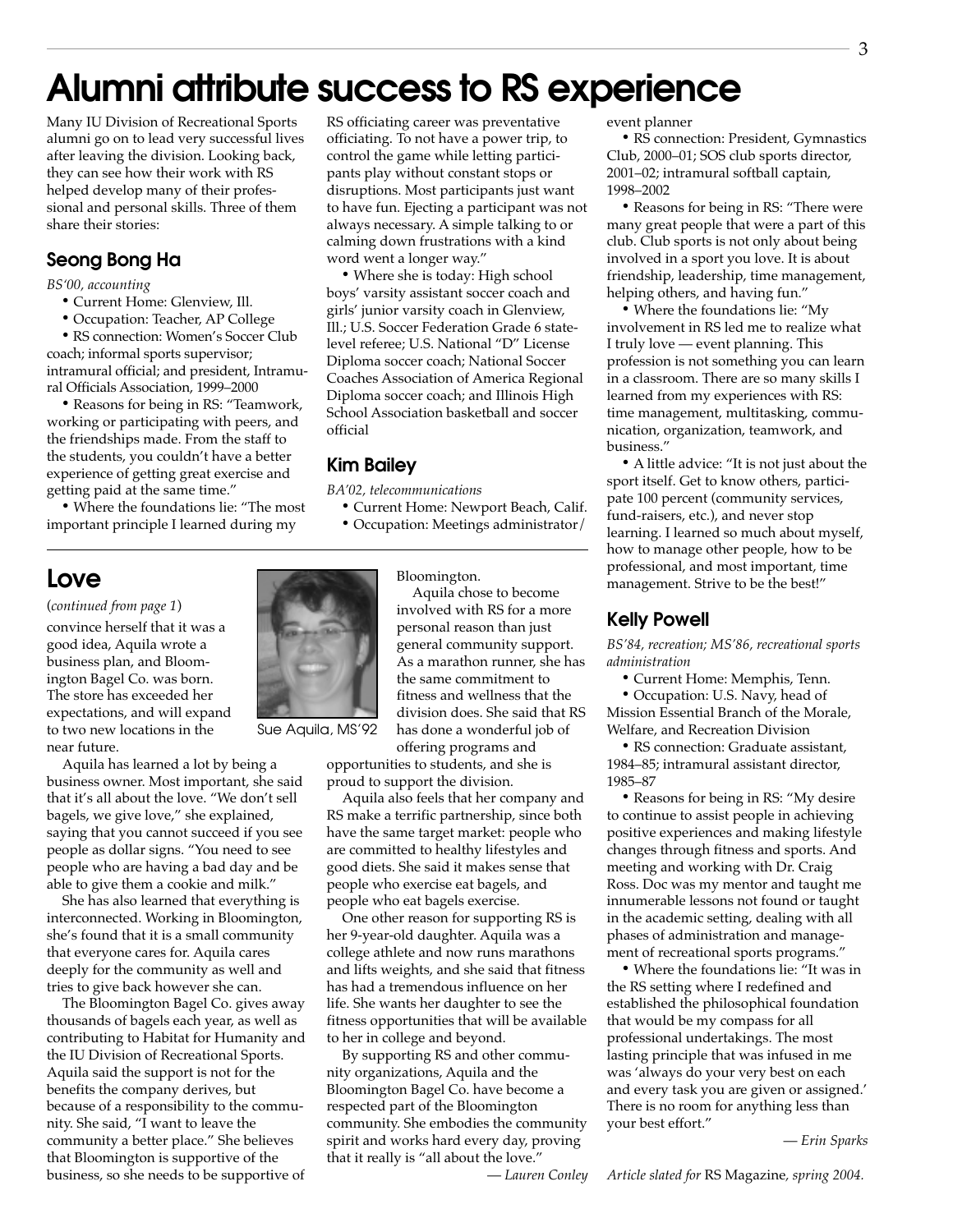## **President brings all-around experience to SRSA**

When Erin Sparks first started<br>Division of Recreational Spc<br>as a freshman in April 2000, she never her job as a lifeguard for the Division of Recreational Sports dreamed how much impact the division would have on her college experience. Now a senior, Sparks has emerged as one of the top student leaders, holding a variety of positions, including president of the Student Recreational Sports Association.

Sparks first gained leadership experience within the division when she earned promotions during the fall 2000 semester to become a head lifeguard for facility events and later a head lifeguard. While balancing school, work, volunteering, and a social life, she also found time to cofound and serve as vice president for the RS Swim Club in 2001. Her involvement with the swim club led to her involvement as coordinator for all club sports activities for Spirit of Sport and RecFest. Sparks, who is a journalism major, has also been a writer for the *RS Magazine*.

Sparks's next role in the division was with the Aquatics, Informal Sports, and Equipment Operations Advisory Council. Shortly after joining the council, she was elected president and developed a theme for the group: "A council of action." Under her leadership, the motto proved true, as the council played a hand in changing aquatic age policies, examined the basketball dunking policy, developed a new marketing slogan to remind participants to bring their IDs to the

facilities, and assisted with the development and implementation of Swim to Spring Break (a promotion to attract more people to participate in swimming for exercise and enroll in the Swim Activity Motivation Program).

The council also introduced Sparks to SRSA, the main advocacy body for RS. As president of the Advisory Council, one of her responsibilities was to attend the SRSA meetings and serve as a conduit for information between the two bodies. After two years of experience on SRSA, Sparks decided to run for president of the organization. Her involvement and experience within RS made her a good choice for the association's leadership.

Her goals for SRSA this year include increasing campus awareness of SRSA and forming partnerships and relationships with other student organizations. She also hopes to increase SRSA's involvement with Spirit of Sport, host Hoop 'N' Hoosiers (a three-on-three charity basketball tournament), and plan a SRSA recognition wall. "Most important," Sparks said, "we want to make this the best year ever for SRSA in terms of influencing master planning for the future."

Sparks is a terrific example of how students are impacted by RS. During the past four years, the professional staff has witnessed her growth from a modest lifeguard to a strong leader as president of SRSA. Sparks has proven to be an ambitious leader, and the division is proud to have her represent RS to the IU Bloomington campus.

— *Annie Eakin*

#### **Intramurals: A mix of past and future**

This has been an exciting year for intramural sports, as we have reintroduced<br>two sports to our offerings and have launched brand-new features for our<br>matigizents. During the angine agreeder at der to will be able to disco participants. During the spring semester, students will be able to discover intramural sports that many alumni enjoyed when they were students — kickball and a swim meet. Both are returning because participants expressed interest.

Starting in the fall semester, two new features were added to the intramural sports Web page to enhance the overall participant experience. Video clips of intramural flag football games are updated to the Web site each week. Also, participants can find weekly rankings of the top flag football teams in men's, women's, and co-ed divisions. Based on the positive feedback from participants, we will expand this to other intramural sports.

— *Stacey Hall-Yannessa*

### **Survey provides insight into faculty and staff programs at RS**

From Oct. 24 through Nov. 24, the Division of Recreational<br>Sports, in conjunction with the IU Center for Survey Research, conducted a survey of all full-time faculty and staff on the Bloomington campus. Six hundred forty-four faculty and 1,822 staff responded to our first Web-based administration of this survey — a response rate of 33.3 percent. A few fast facts from the survey are listed below.

• 68.6 percent of respondents are aware that IU faculty and staff can purchase memberships to either the SRSC or HPER building.

• More than half of the respondents (50.6 percent) indicated that their general health was either "excellent" or "very good."

• 53.7 percent of respondents indicated that they exercise at least three times per week.

• 67.3 percent exercise for 30 minutes or more each session.

• Most popular new additions to facilities that faculty and staff would be interested in are

| Additional weight resistance equipment  453                  |               |
|--------------------------------------------------------------|---------------|
|                                                              |               |
|                                                              |               |
| Additional free weight equipment  339                        |               |
|                                                              |               |
| • The most popular new programs that faculty and staff       |               |
| would be interested in are                                   |               |
|                                                              |               |
|                                                              |               |
|                                                              |               |
|                                                              |               |
|                                                              |               |
|                                                              |               |
|                                                              |               |
| • Activities faculty and staff most frequently engage in are |               |
|                                                              |               |
|                                                              |               |
|                                                              |               |
|                                                              |               |
|                                                              | — Chris Gearu |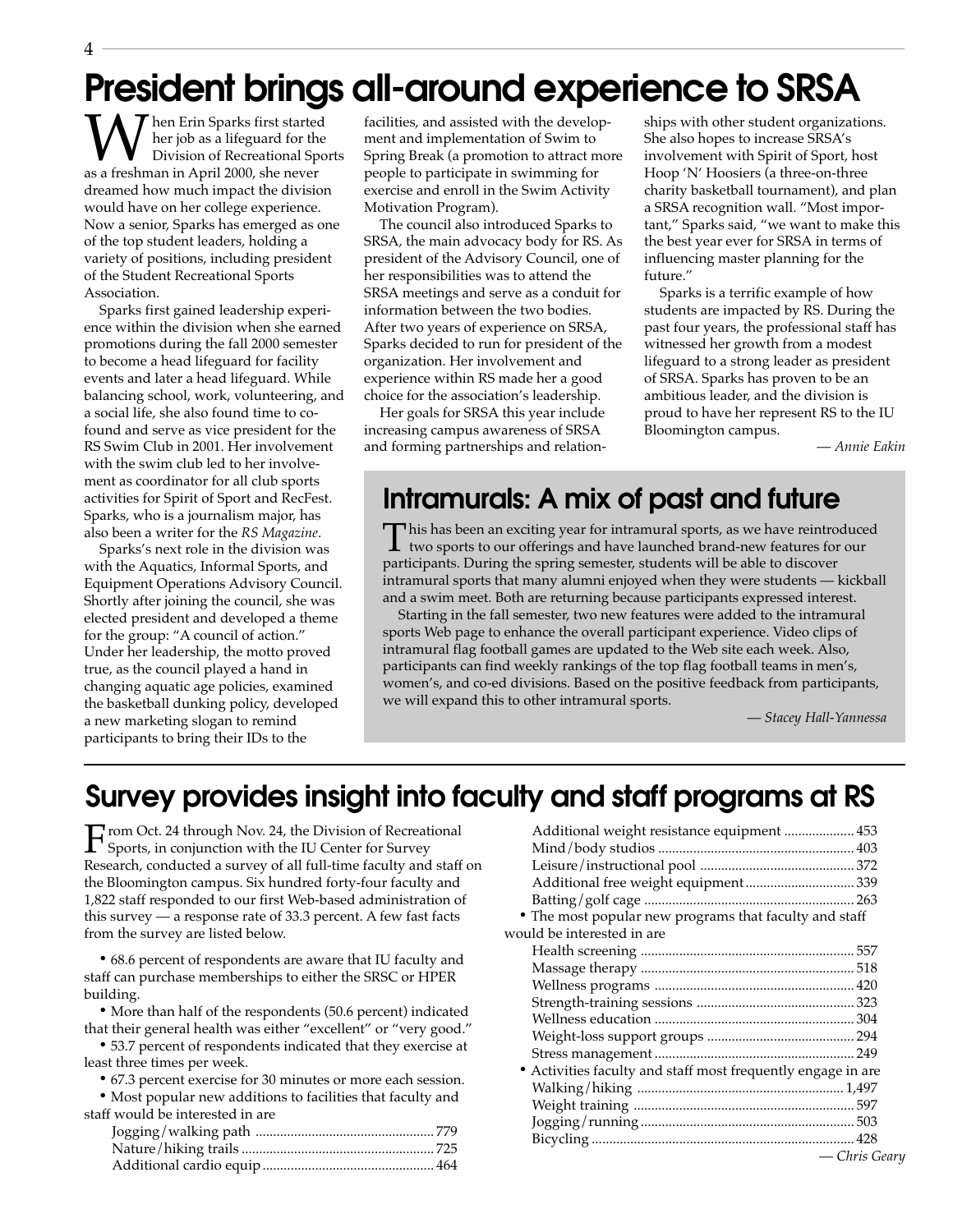### **Stronger than ever: Club sports**

The fall 2003 semester marked a time of growth for the club sports program as a whole. The program saw expansion in the Club Sports Federation as well as in the facilities that club sports utilize. As of November, the Club Sports Federation membership had grown to 49 club sports. New members include the Foosball Alliance, the Kung Fu San Soo Club, and the Multisport Club. Each of these clubs was admitted through approval of an overwhelming majority of the Club Sports Federation.

In addition to the formation of new club sports, the club sports program has seen growth in its facilities. The long-term efforts of **Stacey Hall-Yannessa**, program director of intramural sports, club sports, and student development, to build additional storage space for club sports have finally been achieved, with the addition of three storage cages in HPER to be used exclusively by club sports. The club sports program looks forward to the spring semester opening of the new Evan Williams Club Sports Field, thanks to the support of IU alumnus **Mark Cuban**, BS'81. Several club sports, including men's and women's rugby; men's, women's and co-ed soccer; men's and women's ultimate frisbee; and men's and women's lacrosse, will call this their home field. The club sports program celebrates this year of many accomplishments and remains focused on anticipating continued success.

— *Erin Regenfuss*

### **Staff notes**

**Shauna Robbins** joins the staff as a graduate assistant for intramural sports. She completed her undergraduate degree at Miami University of Ohio.

**David Hairston** is a new graduate assistant for intramural sports. After graduating from Indiana University in 2000, Hairston served as a graduate assistant for intramural sports at Oklahoma State University. He decided to transfer to IU to complete his master's degree.

**Annie Eakin**, assistant director for aquatics, was certified as an American Red Cross lifeguard instructor trainer. Eakin was also an invited presenter at the 2003 NIRSA Aquatics Institute in Minne-(*continued on page 8*)

### *In memoriam* **James 'Doc' Counsilman, 1920–2004**

Former Indiana University Bloomington swimming coach James "Doc" Counsilman died Jan. 4 in Bloomington. Counsilman, 83, had been suffering from Parkinson's disease. He is survived by his wife of 60 years, Marjorie.

Counsilman was arguably the greatest swimming coach ever, and for good reason. Doc, as he was referred to for his doctoral degree in physiology from the University of Iowa, led the Hoosiers to six straight NCAA championships from 1968 to 1973. The Counsilman-led Hoosiers won 23 Big Ten titles during his 33 year tenure, including 20 straight championships from 1961 to 1980.

He was also one-half of the namesakes for the Counsilman/Billingsley Aquatic Center at the Student Recreational Sports Center. A statue of Counsilman, as a swimmer in mid-stroke, stands in the SRSC lobby.

Counsilman's success went beyond Indiana University. He coached the 1964 and 1976 Olympic teams. During those Olympics, U.S. swimmers captured 48 medals (17 gold, 18 silver, 13 bronze), including five gold medal relays.

Counsilman was inducted into the International Swimming and Diving Hall of Fame in 1976. He was president of the American Swimming Coaches Association, as well as two-time National Coach of the Year, in 1969 and 1971. Counsilman also received a certificate of merit from FINA, the international swimming federation, in 1981.

### **New diving lessons make big splash**

Aquatics continues to add new programs to serve the interests of all Division of Recreational Sports participants. New for 2003–04 are diving lessons for children and adults. Participant enrollment in fall 2003 exceeded expectations so much that registrations for the lessons closed early and one additional instructor had to be added to accommodate the demand for the lessons. Also, one additional session of the diving lessons for children was added to each semester's schedule. The lessons have been a joint effort between RS and the Indiana Dive Club, who has provided some of its coaches to be the class instructors.

— *Annie Eakin*



Children's swimming and diving lessons have become popular Recreational Sports programs; extra sessions were added to the fall semester.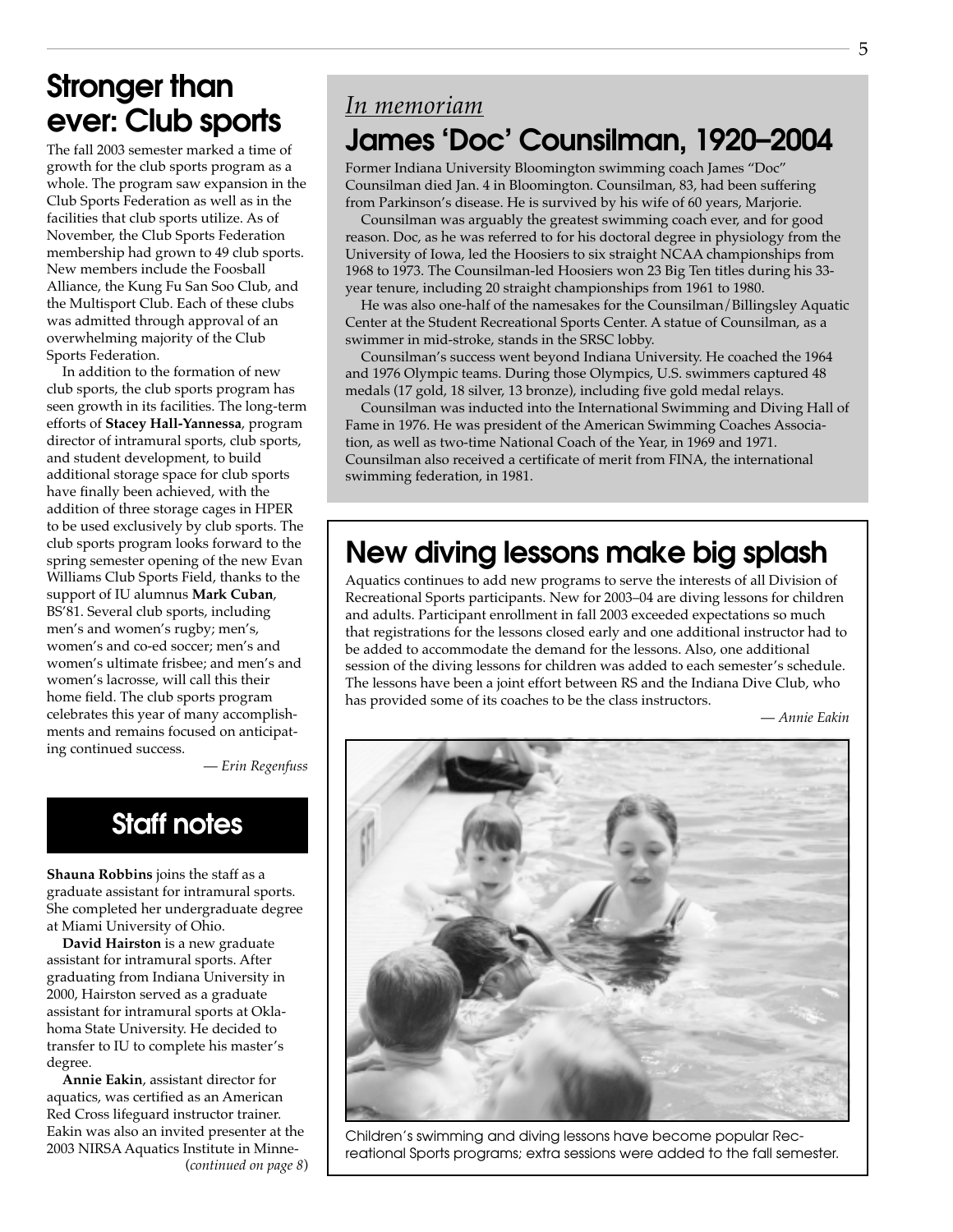### **Alumni notebook**

### **1960s**

**Donald E. Weaver**, BS'61, recently retired as IU's director of state relations. His future plans include volunteering for the university and his church and assisting with Sen. Vi Simpson's gubernatorial campaign. He lives in Bloomington with his wife, Barbara, and can be reached at weaverd@indiana.edu.

**David R. Austin**, MS'65, a professor in the Department of Recreation and Park Administration with the IU School of Health, Physical Education, and Recreation, received the Brightbill Award from the Department of Leisure Studies at the University of Illinois at Urbana– Champaign on May 2. The Bloomington resident can be reached at daustin@indiana.edu.

**J. Terry Clapacs**, BS'65, MBA'69, IU's vice president and chief administrative officer since 1990, was selected by the IU Foundation as its fifth recipient of the Bill Armstrong "Ambassador" award. Clapacs joined IU in 1966 and currently serves as the interim athletics director.

### **1970s**

**William Weeks**, BA'75, of Paeonian Springs, Va., rejoined Sommer Barnard Ackerson in the law firm's Washington, D.C., office.

**Jan Wells**, BS'75, MS'76, a graduate assistant for intramural sports in 1975, received the NIRSA Region III Award of Merit at the 2003 NIRSA Conference.

**Brian V. Hunterman**, BA'77, just completed his fourth season of producing *Real Reds*, the pregame show for each Cincinnati Reds telecast on Fox Sports Net Ohio. He also produced *Gold Star Chili Reds Wrap*, the show following each Reds game telecast. He is the producer for *Blue Jackets Ice Breaker*, the pregame show for the Columbus Blue Jackets (NHL) telecast on Fox Sports Net Ohio. He lives in Cincinnati with his wife, Paula J. Hunterman, BSPE'77.

**Steven E. Rosen**, BS'77, OD'79, is going on his ninth and tenth eyeglass missions to Peru and Costa Rica. His wife, Karen B. Rosen, BA'77, will be taking her ninth and tenth missions to El Salvador and Paraguay. The couple lives in Chesterfield, Mo.

**Raymond W. Paler**, BS'78, a resident of Lihue, Hawaii, was elected to a three-year term with the Kaua'i Island Utilities Cooperative board. He can be reached at ray.paler@verizon.net.

#### **1980s**

**Stephen M. Blaising**, BS'81, acquired 50 percent ownership of the firm Brain Surgery Worldwide Inc. His company,

Blaising Inc., is based in Indianapolis.

**G. Frederick Glass**, BA'81, JD'84, was recently named by the *Indiana Business Journal* as one of the "20 Most Influential City Leaders in Indianapolis" as well as to the journal's "25 Most Influential People on Sports in Central Indiana." Glass's other recent awards include the 2003 National Catholic Elementary School Distinguished Graduate Award and the 2002 Fred McCashland Outstanding Alumnus Award. A partner at Baker & Daniels and chair of the firm's management committee, he lives in Indianapolis.

**Steve J. Mendelson**, BS'81, was named athletic director at Chicago's Robert Morris College after more than 12 years as an accounting professor. The Northbrook, Ill., resident can be reached at smendelson@robertmorris.edu.

**Lynn Wininger Smith**, BS'81, MS'82, is the new RS representative to the HPER Alumni Board.

**Edwin M. Carroll**, BGS'82, MS'83, is currently stationed with the U.S. Coast Guard in Seattle, Wash. His wife, Kimberly K. Carroll, BS'78, MS'83, is teaching and coaching at a junior high in Silverdale, Wash.

**Shelley R. Irwin**, BS'82, writes, "I am following my dreams and passions. I am host/producer with NPR/PBS out of Grand Rapids, Mich. Responsibilities include hosting our morning show,

## **Alumni survey**: **We'd love to see you again!**

The Division of Recreational Sports would like to keep in touch with alumni and also would like to plan events that you'd be interested in returning to the Bloomington campus for. Please take a few minutes to complete this survey so that we can get to know you better.

| Please indicate how you were involved with the IU Division of Recreational Sports by checking off all RS categories that apply |  |  |  |  |
|--------------------------------------------------------------------------------------------------------------------------------|--|--|--|--|
| to you: □ Professional staff □ Graduate assistant □ Program assistant □ Hourly employee                                        |  |  |  |  |
| $\Box$ Club sport officer $\Box$ Intramural Officials Association member $\Box$ Intramural Sports Council member               |  |  |  |  |
| $\Box$ Recreational Sports participant $\Box$ Spirit of Sport committee member $\Box$ SRSA committee member                    |  |  |  |  |
|                                                                                                                                |  |  |  |  |
|                                                                                                                                |  |  |  |  |
|                                                                                                                                |  |  |  |  |
|                                                                                                                                |  |  |  |  |
|                                                                                                                                |  |  |  |  |
|                                                                                                                                |  |  |  |  |
|                                                                                                                                |  |  |  |  |
|                                                                                                                                |  |  |  |  |
| Mail or fax surveys to: Darla Myers, 1025 E. Seventh St., HPER 290, Bloomington, IN 47405, Fax: (812) 855-8809                 |  |  |  |  |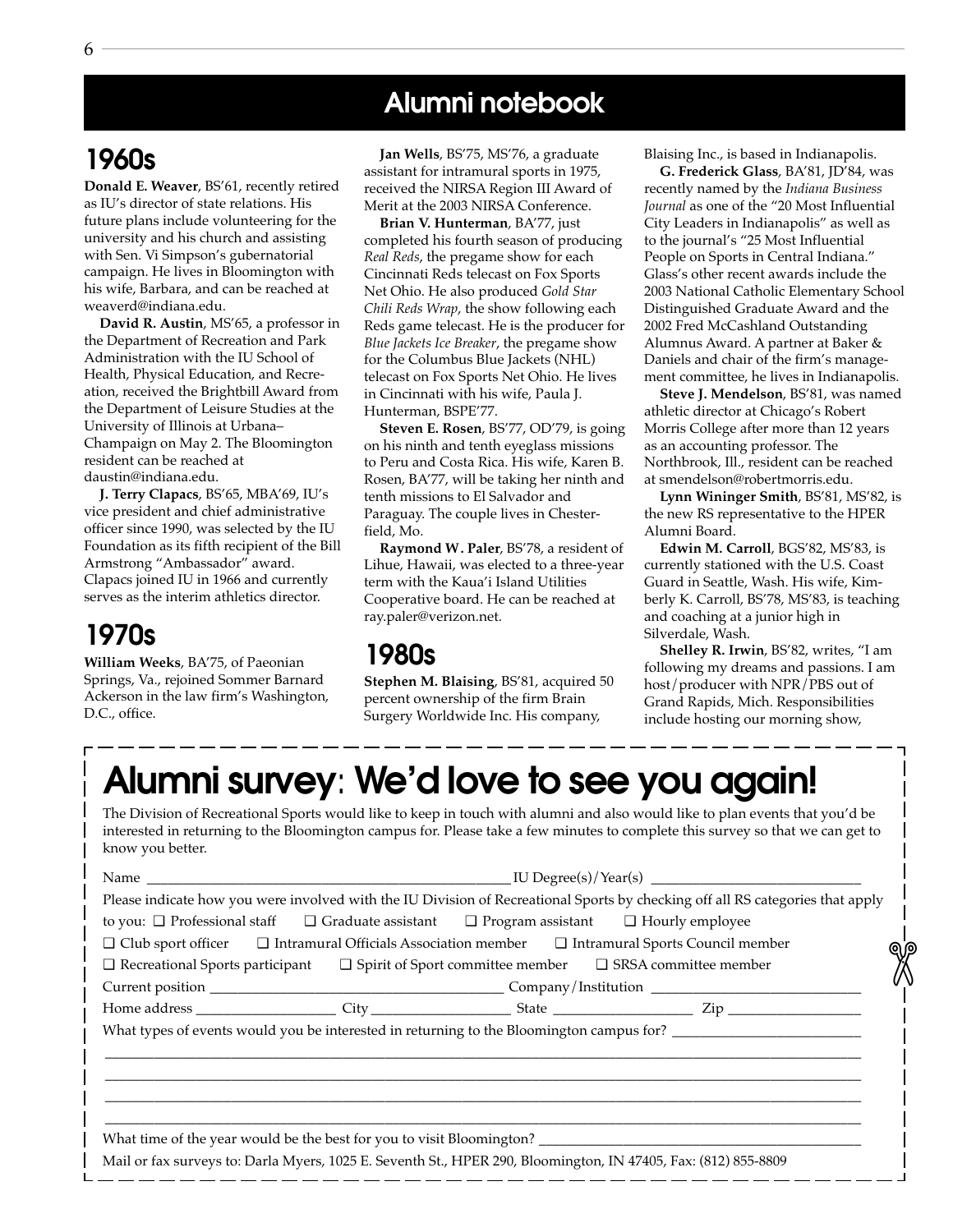interviewing national and local celebrities and authors." She continues to run halfmarathons and decathalons. She lives with her two dogs, Sparkle and Taylor, in Grand Rapids, and can be reached at srii@yahoo.com.

**Karin A. Wallenstein**, BS'82, MS'90, is a physical education teacher and athletic director at the Hamlin School in San Francisco. A high school volleyball coach, her team won the 2002 Division V state championship.

**W. Stanley Corcoran**, BS'84, writes, "I have spent the past 11 years working for the McCallie School in Chattanooga, Tenn. The past six years, we have won the boys' state high school swim meet. In 2001 and 2002, we were the eighth-ranked boys' team in the country. Any swimming or water polo alumni in the area are more than welcome to stop by." He can be reached at corcoran@mccallie.org.

**Linda D. Chval**, BS'85, joined MidAmerica Bank as vice president of marketing, after leaving Heller Financial where she served as vice president of marketing for two years. Her husband, Keith G. Chval, BS'85, is an attorney and director of Internet crimes for the Illinois Attorney General's Office. The couple lives in Clarendon Hills, Ill.

**Paula S. Hobbie**, BSPE'86, worked for New York City Sports Commission from 1992 to 1995 and for the Heisman Memorial Trophy Award since 1995. The Stratford, Conn., resident is also a cheerleading and dance team coach at Fairfield University in Fairfield, Conn.

**Jerome E. Kotecki**, MS'86, HSD'93, was promoted to full-time professor of health science at Ball State University this spring. The Fishers, Ind., resident can be reached at jkotecki@bsu.edu.

**Jennifer J. Lesh**, BS'86, of Palm Beach, Fla., is department chair of special education at Santaluces High School. She was named girls' Golf Coach of the Year for Palm Beach County.

**Kathleen K. Barker**, BSPE'87, writes, "I am teaching elementary physical education in Dearborn, Mich. I am hoping to go back to middle school again, but am enjoying it. I am also associated with the YMCA of Metropolitan Detroit Aquatic Auditing. My summers used to be spent working as the head of lifeguards at a wave pool. Now I enjoy my time with my 3-year-old son, Reed. We are going on many field trips." She lives in Canton, Mich., with her husband, Keith, and can be reached at reedluv2000@ wideopenwest.com.

**Polly D. Grieger**, BS'88, writes, "I just launched Meeting Achievements Inc., a full-service event-and-meeting planning

firm." She lives in Valparaiso, Ind.

**Scott D. Dorsey**, BS'89, received the Ernst & Young Entrepreneur of the Year award for his contributions to his company, ExactTarget. The Indianapolisbased company provides permissionbased e-mail marketing that allows users to opt in to receive e-mails. He and his wife, Erin K. Dorsey, BS'89, live in Indianapolis.

**Pete Richards**, BA'89, writes, "I have recently been hired as a coordinating producer at Speed Channel. I will be responsible for remote and studio productions for the Fox-owned cable network. This summer, I produced a pair of specials for Speed: 'Robby Gordon's Double Duty' and 'Backstage at the Dale Earnhardt Tribute Concert.'" He lives in Charlotte, N.C., with his wife, Christine A. Richards, BA'92, and can be reached at prichards@speedtv.com.

#### **1990s**

**Jennifer R. Vaughn-Taft**, BSPE'91, coowns Sports Speed, Etc., LLC, an athletic performance-enhancement business for all ages and levels. She has two daughters with her husband, Lee, and can be reached at jennifer@sportsspeedetc.com.

**Courtny E. Gerrish**, BA'93, an anchor and reporter for WOWT in Omaha, Neb., was recognized in May with the Dairy Council of Nebraska's Leadership in Nutrition Award at its annual meeting. She can be reached at courtny.gerrish @wowt.com.

**Matthew L. Broadnax**, BS'94, MS'97,

wellness director for YMCA of greater Indianapolis, writes, "God has blessed me to be doing work I truly enjoy and have true friends to lean on." He lives with his wife, Sonya, and son, Andre, in Indianapolis and can be reached at mbroadnax@indymca.org.

**Miles A. Cline**, BS'95, is working toward an MS in education leadership. The teacher, coach, and athletic supervisor at Edgewood Junior High School in Ellettsville, Ind., and his wife, Beth, celebrated the birth of their son, Lucas Andrew Cline, in February 2003. They live in Bloomington.

**David L. Feinberg**, BS'98, was married to Maureen E. Keller, BAJ'01, in August. He is a CPA at Crowe Chizek, spending most of his time in the education and development department. An Indianapolis resident, he can be reached at dfeinberg@crowchizek.com.

**Jason M. Dilk**, BS'99, was married to Jessica Anne Ludwig on May 17. The couple lives in Auburn Hills, Mich.

### **2000s**

**Jeremy Chipman**, BS'00, MS'03, served as a graduate assistant for intramural sports for two years. Upon graduation, he accepted a position as coordinator for recreational sports at Northern Kentucky University.

**Aaron Olson**, MS'03, is now the assistant director for programming at Recreation Services at Ball State University. Previously, he was a graduate assistant for intramural sports.



is published by IUAA in cooperation with the Division of Recreational Sports to encourage alumni interest in and support for IU. For activities or membership information, call (800) 824-3044 or send e-mail to iualumni@indiana.edu.

#### **Division of Recreational Sports**

| <b>Alumni Association</b> |  |  |  |
|---------------------------|--|--|--|
|                           |  |  |  |
|                           |  |  |  |
|                           |  |  |  |
|                           |  |  |  |

Recreational Sports is a division of the School of HPER. Contact RS at (812) 855-2371 • Fax: (812) 855-8809 E-mail: recsport@indiana.edu Web: www.recsports.indiana.edu



**School of Health** stheer of fiction<br>Physical Education & Recreation **INDIANA UNIVERSITY**